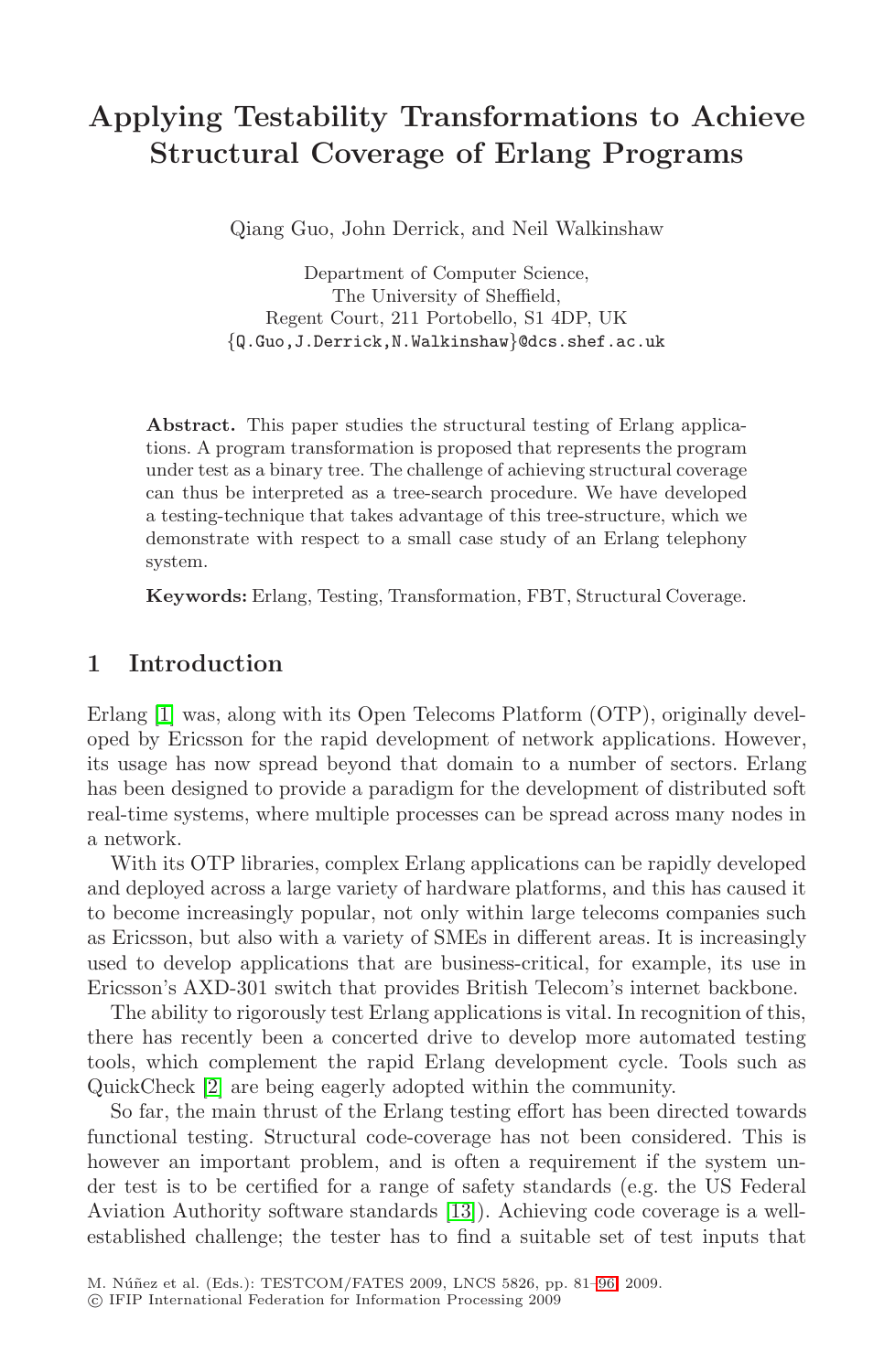will exercise every branch for every predicate in the program. Finding a suitable (and reasonably sized) set of inputs is often problematic, and a number of techniques such as symbolic execution [7], evolutionary search algorithms [9] and testability-transformations [6] have been proposed to address it.

This paper presents a technique that leverages certain features of the Erlang language to enable complete structural test coverage. The approach is inspired by Harman et al.'s notion of testability transformations [6]. We have developed a transformation that transforms an Erlang program into a binary tree. Each node in the tree corresponds to [ei](#page-1-0)ther a true or a false evaluation of a predicate in the original program. Predic[ate](#page-3-0)s that may be hidden within functions in the original program are made explicit. Identifying a suitable test set to achieve structural [c](#page-10-0)overage is thus reduced to a search over the binary tree.

<span id="page-1-0"></span>To fa[cili](#page-14-0)tate the debugging process, a simple debugging framework is presented. The framework takes advantage of the tree structure of the transformed program. This enables the developer to control and observe the execution of a program by directly manipulating the internal variable and parameter values.

The paper is structured as follows. Section 2 provides a background to Erlang and the structural testing problem. Section 3 introduces our program transformation. Section 4 shows how tests can be generated to cover the transformed program. Section 5 contains a case study with respect to a small telecommunications system, and section 6 contains conclusions and future work.

# **2 Background**

This section provides a brief introduction to Erlang.

## **2.1 Erlang**

Erlang is a concurrent functional language with specific support for the development of distributed,fault-tolerant systems with soft real-time requirements [1]. It was designed from the start to support a concurrency-oriented programming paradigm and large distributed implementations that this supports.

The Open Telecom Platform (OTP) is a set of Erlang libraries for building large fault-tolerant distributed applications. Extensive libraries for common network-applications and protocols are included, and there is a collection of source code and trace-analysis tools that provide a base for debugging and profiling tasks. It also provides a set of common and reusable *behaviours*, which encapsulate common behavioural patterns for processes, where the library module implements the generic behaviour, and the developer is left to add those aspects of behaviour that are specific to their system.

With the OTP, Erlang applications can be rapidly developed and deployed across a large variety of hardware platforms, and this has caused it to become increasingly popular, not only within large telecoms companies such as Ericsson, but also with a variety of SMEs in different areas such as Yahoo! Delicious, and the Facebook chat system.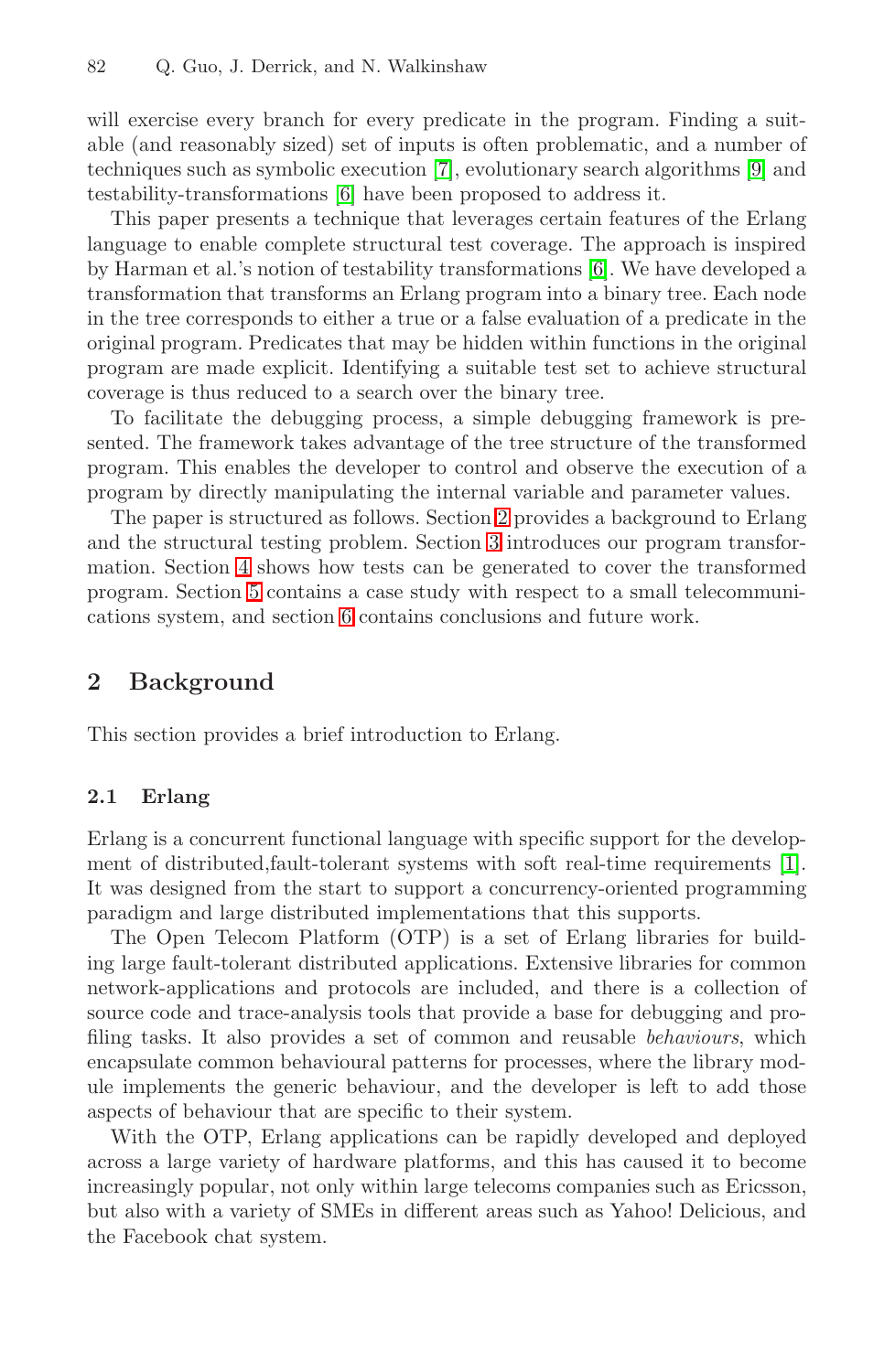However, verification and validation of Erlang systems is to-date a largely adhoc, manual process. Consequently there is an inherent danger that important functionality remains untested and undocumented. Thus along with its recent growth in popularity, there has been a concerted drive to develop more automated and systematic techniques.

## **2.2 Structural Testing of Erlang Implementations**

In structural testing, the goal is to achieve some level of coverage of the source code. Branch coverage, where the aim is to cover every branch from every decision point in the source code, is one of the most popular measures. The challenge of generating a suitable test set is two-fold: (1) to identify a suitable set of test inputs that will reach every branch, and (2) to ensure that this set of tests is sufficiently small so that can be executed in a reasonable amount of time.

An Erlang program consists of a set of modules, each of which defines a number of functions. Functions that are accessible from other modules need to be explicitly declared by the *export* command. A function named *f name* in the module *module* and with arity *N* is denoted as *module:f name/N*. An Erlang function  $f_i$  is coded as a sequence of executional units  $f_i = \langle cp_{i(1)}, \ldots,$  $\langle p_{i(n)} \rangle$ , each of which defines a set of statements. An example is demonstrated in Figure 1.

From the structural-testing perspective, the aim is to identify a set of testinputs that will collectively ensure that every branch in *client:idle* is executed at least once. Along with the input parameters, it is also necessary for the tester to control the values that are returned by *gen server*. In this case, we would need to ensure that the variable *P1* is at some point assigned to one of the four predicate conditions (e.g. {*error,invalid mobile*}), as well as an aribitrary value that corresponds to none of them.

<span id="page-2-0"></span>

| -module(client).                                           | $\{\text{error}, \text{already connected}\}\rightarrow$ |
|------------------------------------------------------------|---------------------------------------------------------|
| $-export([idle/2]).$                                       | action:show(already_connected),                         |
| $idle(AT, {MB, RS, CSs}) \rightarrow$                      | {next_state,connected}                                  |
| $P1 = gen server$                                          | ${MB, RS, CSs}, ?T};$                                   |
| $call(hd(CSs), \{request, AT, MB\}),$                      | $\{error, busy\} \rightarrow$                           |
| case $P1$ of                                               | action:show(sever_busy),                                |
| $\{\text{error}, \text{invalid mobile}\}\rightarrow$       | $idle(AT, {MB, RS},$                                    |
| action:show(invalid_mobile),                               | $lists:append(tl(CSS),hd(CSS))\};$                      |
| $\{next\_state, idle, {MB, RS, CSs}\};$                    | $\_O$ ther $\rightarrow$                                |
| $\{ok, connected, CalledFS, RS\} \rightarrow$<br>$\cdot$ : | action:show(action_invalid),                            |
| action:show(mobile_connected),:                            | $\{next\_state, idle, {MB, RS, CSs}\}\$                 |
| {next_state,connected,                                     | end.                                                    |
| ${MB, RS, CSs}, ?T};$                                      |                                                         |
|                                                            |                                                         |

**Fig. 1.** An Erlang Example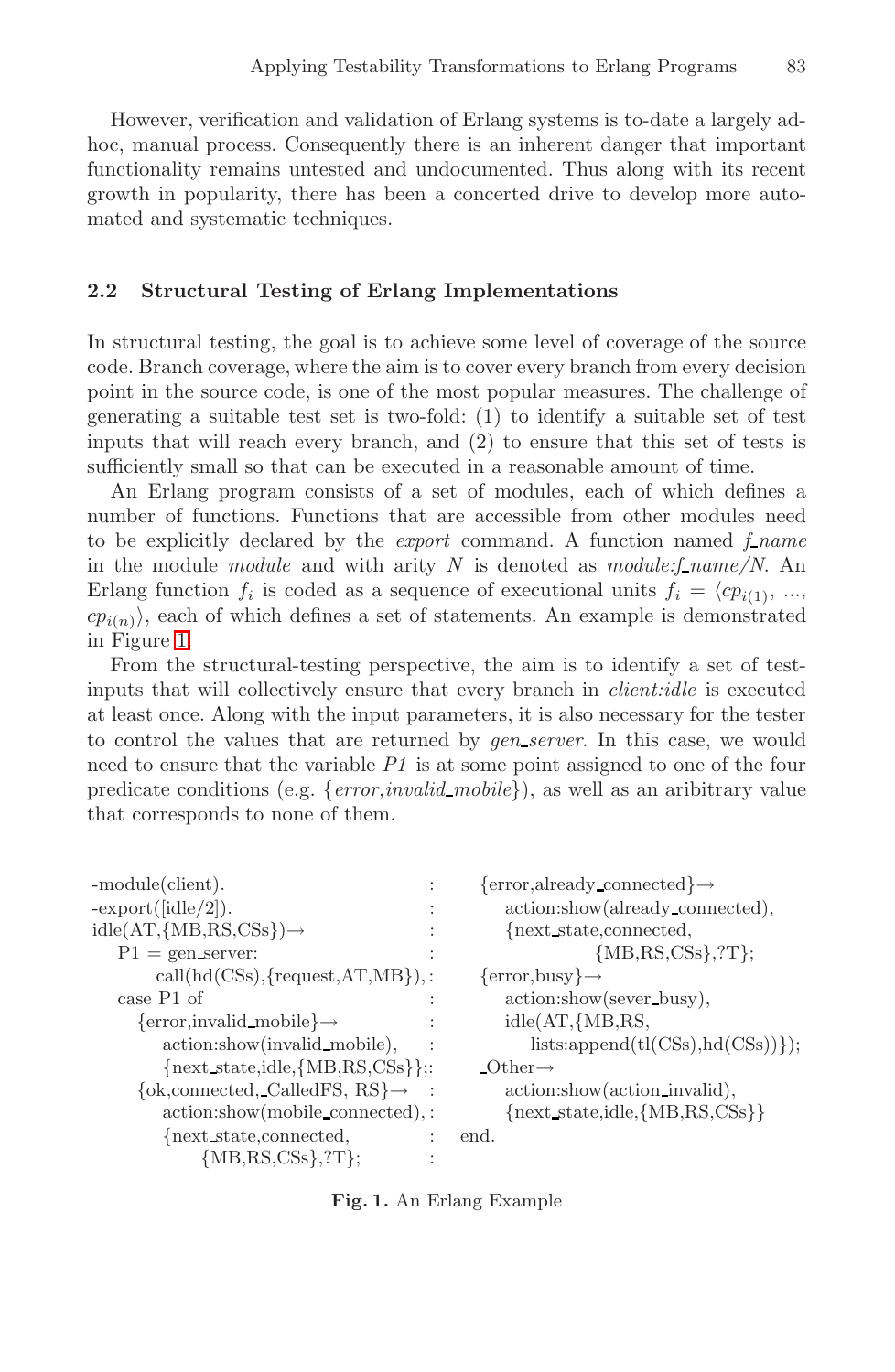The simplest strategy is to construct a separate test set for each branch. For each unit  $cp_{i(k)}$  a test set is designed and applied to  $f_i$ . The I/O behavior observed from  $\langle cp_{i(1)}, ..., cp_{i(k)} \rangle$  is used to evaluate  $cp_{i(k)}$ . When the test of  $cp_{i(k)}$ is complete, the process continues to the next unit. The process continues until all units have been tested.

Such a test strategy could give rise to two disadvantages. First, this approach can be wasteful; testing  $cp_{i(k)}$  requires the execution of all preceding units,  $\{cp_{i(1)}, \ldots, cp_{i(k-1)}\}$ , regardless of whether  $cp_{i(l)}, l < l < k$ , has already been tested. Secondly, identifying a suitable combination of inputs can be very challenging. The execution of  $cp_{i(k)}$  is heavily dependent by the results of executing  $\langle cp_{i(1)}, ..., cp_{i(k-1)}\rangle$  as the parameters for  $cp_{i(k)}$  may be affected by previous results.

<span id="page-3-0"></span>From this small example, it is possible to identify the input requirements by hand, simply from inspecting the predicate conditions. However, this approach becomes intractable when the software increases in scale and complexity. Given a conventional Erlang system with multiple modules, where certain branches can only be reached by complex combinations of conditions, an automated approach is required.

## **3 Transforming an Erlang Program into Binary Format**

This paper proposes a program transformation that converts an Erlang function into a tree-structure. The transformed function retains the functional behavior, but makes the predicates that control its behavior explicit. This has two benefits that address the problem mentioned above. The tree-shaped structure makes it possible to identify an efficient test-set. Making the predicates explicit makes it possible to automatically identify the set of inputs that are required to reach every unit in a function. The rest of this section will introduce the program transformation.

#### **3.1 Notations**

To formalize the description, we introduce the following notations. Let  $cp_{i(k)}|_{cond(k)}$  denote that the unit  $cp_{i(k)} \in f_i$  is executed under the condition of *cond*(*k*). If *cond*(*k*) = *true*,  $cp_{i(k)}$  is activated for execution; otherwise a dummy operation<sup>1</sup> is performed. Let  $cp_{i(l)} \ll cp_{i(m)}$  denote that  $cp_{i(m)}$  is executed after  $cp_{i(l)}$ . The function  $f_i$  can be expressed as  $f_i = cp_{i(1)}|_{cond(i(1))}$  $<< \ldots << cp_{i(n)}|_{cond(i(n))}, cp_{i(l)}|_{cond(i(l))} << cp_{i(m)}|_{false} << cp_{i(n)}|_{cond(i(n))} \equiv$  $cp_i(t)|_{cond(i(t))} << cp_i(n)|_{cond(i(n))}$ ,  $\forall (l < m < n)$ . If  $cp_i(t) \in f_i$  is an unconditional unit,  $cond(i(l))$  is automatically set to *true*; otherwise, the value of  $cond(i(l))$  is determined by the pattern evaluation. For example, the function *idle* shown in Figure 1 is expressed as:

<sup>1</sup> A dummy operation is a function that maps the inputs to the outputs without changing the values of the inputs.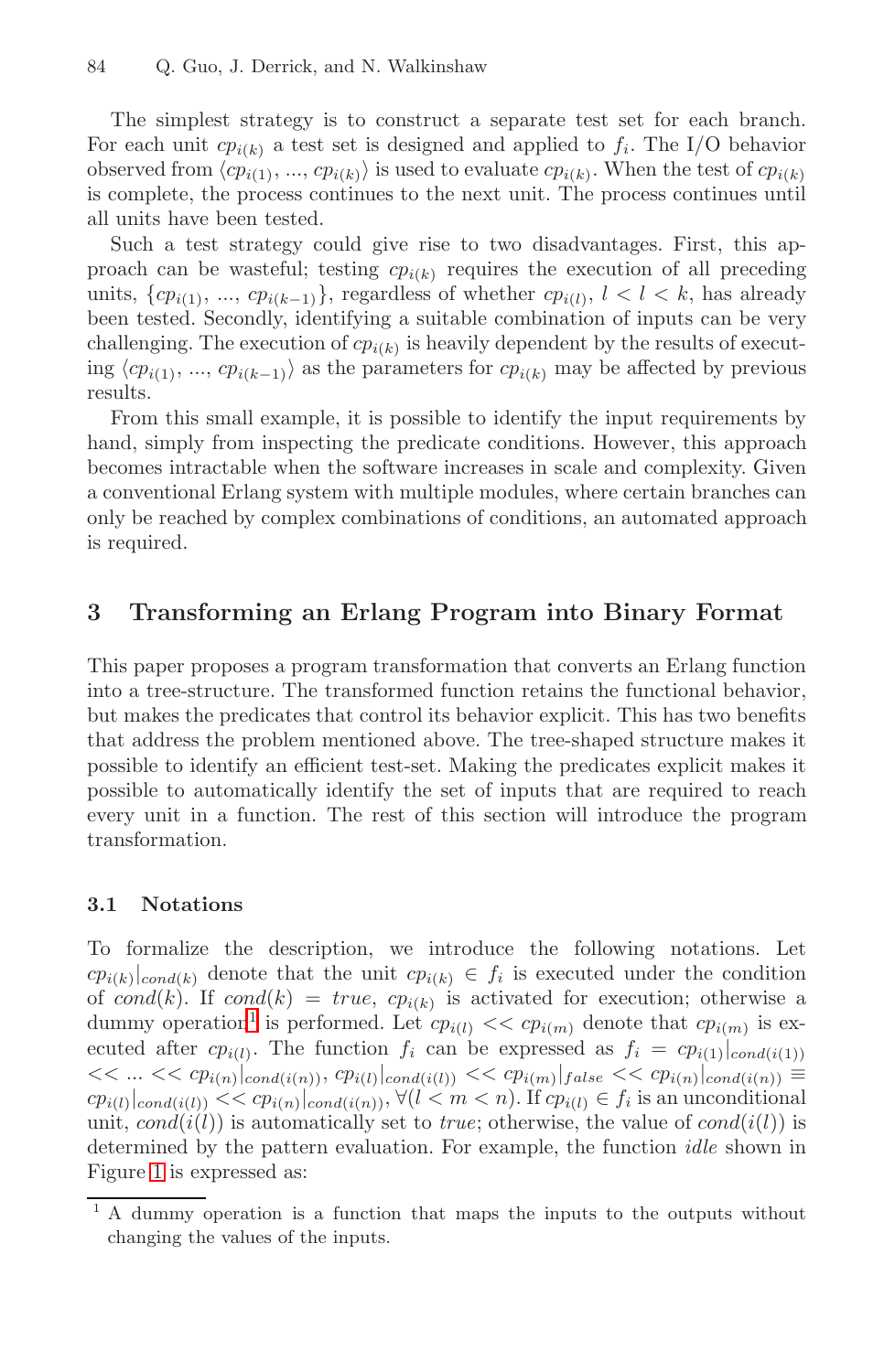$func =$  $P1 = gen\_server : call(hd(CSS), \{request, AT, MB\})|_{true}$  $(action: show(invalid\_mobile)|_{true} <<$  ${next\_state, idle, {MB, RS, CSs}})|_{cond(matches(P1, {error, invalid\_mobile}))}$  <<  $(\text{action}: show(mobile\_connected)|_{true}$  <<  ${next-state, connected, {MB, RS, CSs}, ?T}$ )|*cond*(*not*(*matches*(*P*<sub>1</sub>*)* {*error,invalid mobile*})) <sup>∧</sup> *matches*(*<sup>P</sup>* <sup>1</sup>*,*{*ok,connected, CalledF S,RS*})) *<< << ... <<* (*action* : *show*(*action invalid*)|*true<<*  ${next\_state, idle, {MB, RS, CSs}})|_{cond(not(matches(P1, \{error, invalid \ mobile\}))}$ ∧*...* ∧*not*(*matches*(*P* 1*,*{*error,busy*}))∧ *matches*(*P* 1*, Other*))

where the function *matches* evaluates whether *P1* matches *PV*, *PV*∈ {{*error, invalid mobile*}*,* {*ok, connected, CalledFS, RS*}*,* {*error, already connected*}*,* {*error, busy*}*, Other*}.

The above expressions show how each unit  $c p_{i(k)} \in f_i$  can be represented by a generic pattern,  $cp_{i(k)}|_{cond(i(k))}$ . If  $cond(i(k))$  is *true*,  $cp_{i(k)}$  is executed; otherwise,  $cp_{i(k+1)}|_{cond(i(k+1))}$  is evaluated.

## **3.2 Function Transformation**

The transformation we introduce here decomposes a single large function *f<sup>i</sup>* into a set of atomic functions  $f'_{i(k)}$ . Each function  $f_i$  is transformed into a set of ordered calls to atomic functions  $f'_{i(1)} \ll \ldots \ll f'_{i(n)}$  where *n* is the number of executional units of *fi*. The benefit of this is that the guards on the execution of these atomic functions are made explicit, and it becomes easier to control their execution, or even influence their execution for the purpose of debugging (this is demonstrated in the following sections).

The unit  $cp_{i(k)} \in f_i$  is transformed into a called function defined as:

$$
f'_{i(k)}(true, Args) \rightarrow cp_{i(k)};
$$
  

$$
f'_{i(k)}(false, Args) \rightarrow f'_{i(k+1)}(cond(i(k+1)), Args).
$$

The function  $f'_{i(k)}$  is guar[ded](#page-6-0) by a *switch* that can only be set to *true* or *false*. If *switch* is *true* (*cond*(*i*(*k*)) = *true*), the functional executions defined in  $cp_{i(k)}$  are performed; otherwise, the function  $f'_{i(k+1)}$  is invoked where  $cp_{i(k+1)}|_{cond(i(k+1))}$ is evaluated.

When  $f'_{i(k)}$  is invoked, if  $f'_{i(k)}$  is derived from a unconditional unit  $cp_{i(k)}$ , *switch* is automatically set to *true*; otherwise, the pattern match evaluation function *patterns match* is applied to decide the value of *switch*. Definition of the function *patterns match* is discussed in the subsection 3.3. According to the pattern under evaluation, the function *patterns\_match* returns *true* or *false*. If  $cp_{ik} \in f_i$  defines a list of variables  $RV_k$ , when  $cp_{im} \in f_i, m > k$ , is transformed to  $f'_{i(m)}$ ,  $RV_k$  is configured as an argument of  $f'_{i(m)}$ .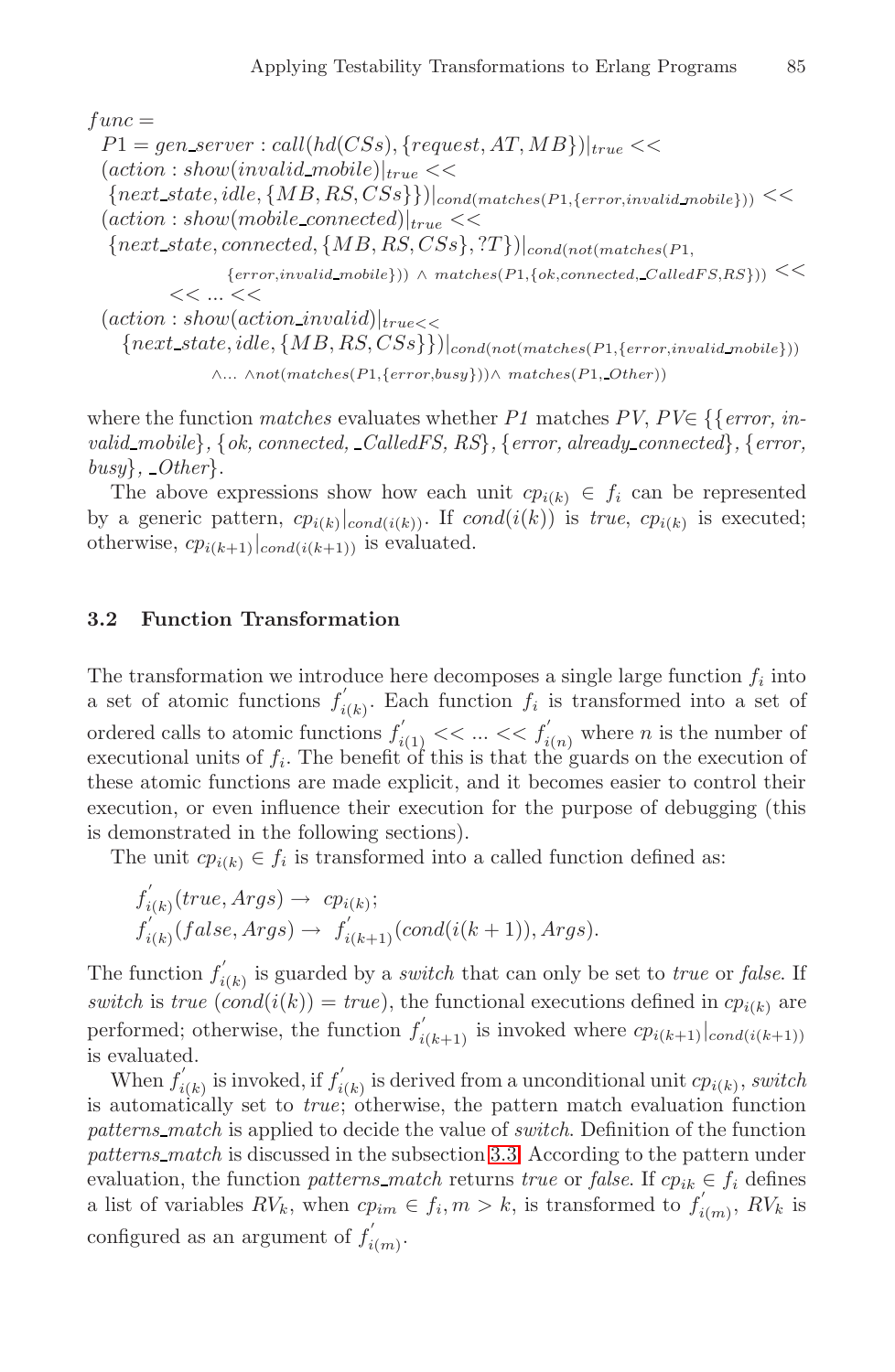idle(AT,{MB,RS,CSs})→ {next state,connected,{MB,RS,CSs},?T}; idle\_case2(false,[AT,MB,RS,CSs,P1])→<br>
[AT,MB,RS,CSs,do\_not\_care]). idle\_case3(pattern\_match([P1],[{erro  $idle$ case3(pattern\_match([P1],[{error, already connected}]),  $idle_st_1(true,[AT, MB, RS, CSS, P1]) \rightarrow$  [AT,MB,RS,CSs,P1]).  $P1 = gen-server:call(hd(CSs),$  ${request, AT, MB},$  idle\_case3(true,[AT,MB,RS,CSs,P1]) $\rightarrow$ idle case1(pattern match([P1],[{error, action:show(already connected), invalid\_mobile}]),[AT,MB,RS,CSs,P1]); {next\_state,connected,{MB,RS,CSs},?T};  $idle\_st_1(false,[AT,MB,RS,CSs,P1])\rightarrow$  idle\_case3(false,[AT,MB,RS,CSs,P1]) $\rightarrow$ idle case1(pattern match([P1],[{error, idle case4(pattern match([P1], invalid\_mobile}]),[AT,MB,RS,CSs,P1]). [{error,busy}]),[AT,MB,RS,CSs,P1]).  $idle\_case1(true.[AT, MB, RS, CSs, P1]) \rightarrow$   $ide\_case4(true,[AT, MB, RS, CSs, P1]) \rightarrow$ action:show(invalid\_mobile), action:show(sever\_busy), {next\_state,idle,{MB,RS,CSs}}; {next\_state,idle,{MB,RS,CSs}};  $idle\_case1(false,[AT,MB,RS,CSs,P1])\rightarrow$  idle\_case4(false,[AT,MB,RS,CSs,P1]) $\rightarrow$ idle case2(pattern\_match([P1], idle\_case5(pattern\_match([P1], [{ok,connected,do\_not\_care,sys\_var}]), [do\_not\_care]),[AT,MB,RS,CSs,P1]).  $[AT, MB, RS, CSs, P1]$ . idle\_case5(true, $[AT, MB, RS, CSs, P1]$ ) $\rightarrow$ idle case2(true, $[AT, MB, RS, CSs, P1]$ ) action:show(action invalid), action:show(mobile connected), {next state,idle,{MB,RS,CSs}}

<span id="page-5-0"></span>**Fig. 2.** Transformed Erlang program

Thus, the defined rules transform the original function *f<sup>i</sup>* into a set of calls to functions  $\{f'_{i(1)},...,f'_{i(n)}\}$  wh[e](#page-2-0)re *n* is the number of units defined in  $f_i$ . Each function  $f'_{i(k)}$  is coded by generic pattern with a *true* branch and a *false* branch being defined. The *true* branch performs the functional executions defined in  $cp_{ik} \in f_i$ , while, the *false* branch invokes the function  $f'_{i(k+1)}$  where  $cond(i(k+1))$ is evaluated. Such a transformation is called Binary Transformation (BT). The *true* branch of a called function is called Functional Execution Branch (FEB) and the *false* branch is called Pattern Evaluation Branch (PEB). By applying the defined rules, the function *idle* shown in Figure 1 is transformed as shown in Figure 2.

The defined rules only transform the structure of  $P$  into  $P'$ . The functionalities implemented in  $P$  are preserved in  $P'$ . The functions in  $P'$  are of simpler structures. The predicates that guard the execution of those functions are explicitly defined. Compared to  $P, P'$  is well structured and easier to test.

**Proposition 1.** *Given an Erlang program P and its BT P', P' is functionally equivalent to P.*

Proof. Given an Erlang program *P* and its BT transformation  $P'$ , it is sufficient to prove  $P'$  is functionally equivalent to  $P$ , if for  $f_i \in P$ ,  $i = 1, ..., m$ , the following conditions hold: (1) each unit  $c p_l \in f_i$  has a unique called function  $f'_{i(l)}$  in *P*<sup>'</sup>; (2) the functional behavior (input/output) of  $f'_{i(l)}$  is identical to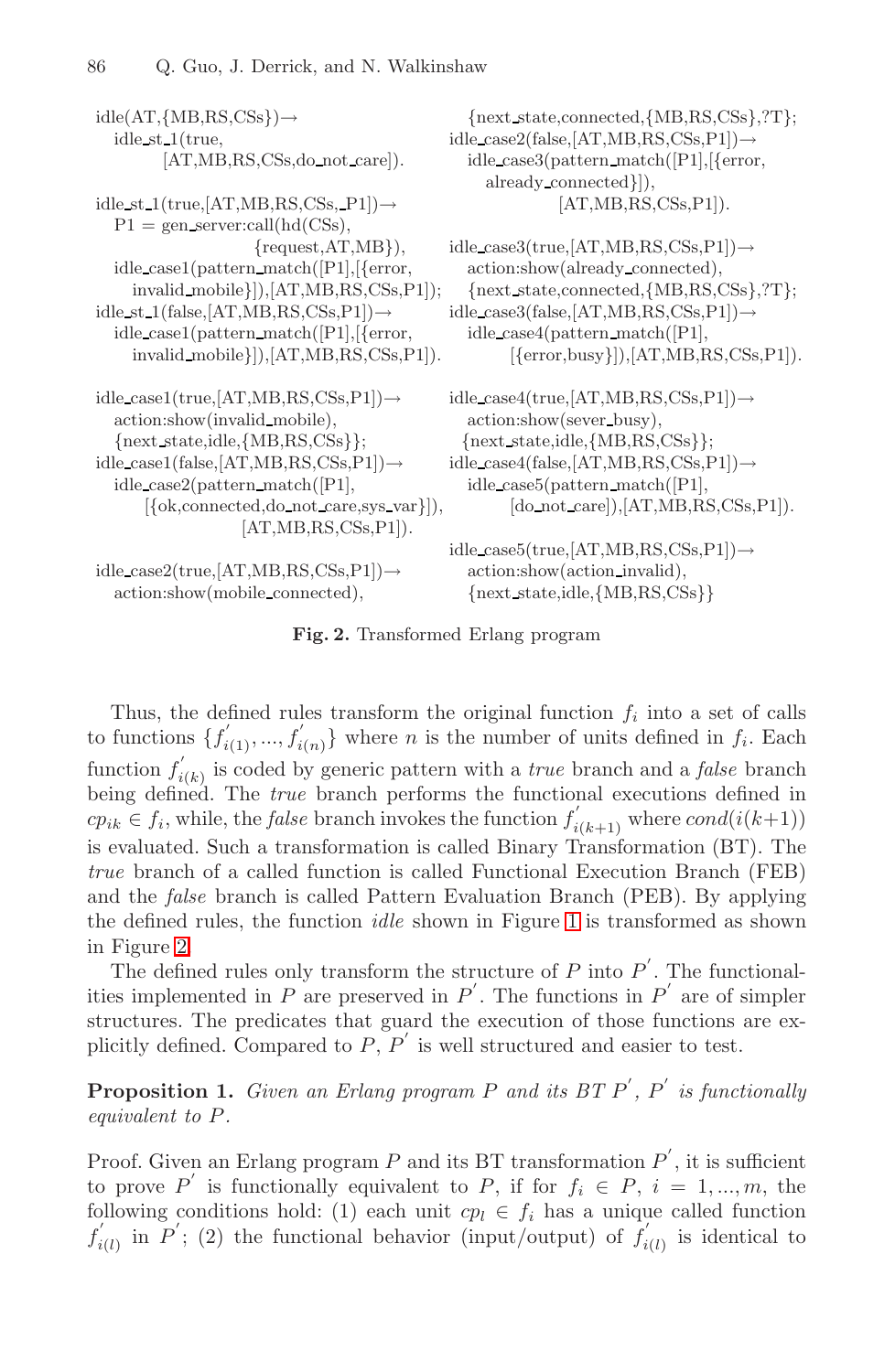that of  $cp_l$  and (3) the called order of the FEB of  $f'_i$  is defined by the order of the executions of  $cp_i$ , namely,  $(cp_{i(m)}|_{cond(i(m))=true} \leq c p_{i(n)}|_{cond(i(n))=true}) \rightarrow$  $(f'_{i(m)}(true, Args) \ll f'_{i(m+1)}(false, Args) \ll \ldots \ll f'_{i(n-1)}(false, Args) \ll \ldots$  $f'_{i(n)}(true, Args)$ ),  $\forall (n>m)$ .

The proof for the first condition is obvious as the transformation rules define that the relation between a unit and its called counterpart is a one-to-one mapping, that is, for each unit  $cp_{i(l)} \in f_i$ , there is only one called replacement  $f'_{i(l)}$ in  $P^{'}$ .

The transformation rules define that (1) the functional executions defined in  $cp_{i(l)}$  are performed in the FEB of  $f'_{i(l)}$ ; (2) if  $cp_{i(g)} \in f_i$ ,  $g < i$ , returns a value to the variable  $RV_{i(g)}$ ,  $RV_{i(g)}$  is defined as an input of  $f'_{i(l)}$ , and (3) the name of  $RV_{i(q)}$  is unique (module name plus function name plus variable name). These rules guarantee that the function  $f'_{i(l)}$  and the unit  $cp_{i(l)}$  receive the same input set and perform the same functional executions. Thus,  $f'_{i(l)}$  and  $cp_{i(l)}$  have the same functional behavior.

<span id="page-6-0"></span>The third condition can be obtained by contradiction. Let  $cp_{i(m)}|_{cond(i(m))=true}$  $<< cp_{i(n)}|_{cond(i(n))=true}$  be true. This implies that  $cond(i(k)) = false, m < l <$ n, as  $cp_{i(m)}|_{cond(i(m))=true} \ll cp_{i(n)}|_{cond(i(n))=true} \equiv cp_{i(m)}|_{cond(i(m))=true} \ll$  $\langle c p_{i(l)}|_{cond(i(l))=false} \ll c p_{i(n)}|_{cond(i(n))=true}, \forall (m < k < n).$  Suppose in the transformation counterpart, there exists a called function  $f'_{i(l)}$ ,  $m < l < n$ , such that  $f'_{i(l)}(true, Args)$  is activated. According to the transformation rules, the PEB of the function  $f'_{i(l-1)}$  must have invoked the function  $f'_{i(l)(cond(i(l)),Args)}$ <br>with  $cond(i(l))$  being evaluated to *true*. This, however, contradicts to the fact that  $cond(i(l))$  is *false*. Thus,  $(cp_{i(m)}|_{cond(i(m))=true} \leq c p_{i(n)}|_{cond(i(n))=true}) \rightarrow$  $(f'_{i(m)}(true, Args) \ll f'_{i(m+1)}(false, Args) \ll \ldots \ll f'_{i(n-1)}(false, Args) \ll \ldots$  $f'_{i(n)}(true, Args)), \forall (n>m).$  $\Box$ 

# **3.3 Pattern Match Transformation**

Erlang makes extensive use of pattern matching in its function definitions. This work transforms the pattern matching clauses into a binary format. To do so, the technique [4] proposed to eliminate overlapping between patterns are applied. Specifically, pattern match clauses in a function are replaced by a series of called functions, each of which is guarde[d b](#page-7-0)y the *pattern match* function.

A data type called the Structure Splitting Tree (SST) [4] is defined and applied for pattern evaluation, and its use guarantees the pattern match clauses being represented in binary formats.

## **3.4 Functional Binary Tree**

After *P* is transformed into  $P'$ , it is easily to see that all functions in  $P'$  are represented with a generic pattern as shown in Figure 3. The pattern is a binary tree with one entry and two exits. The entry is identified with a function name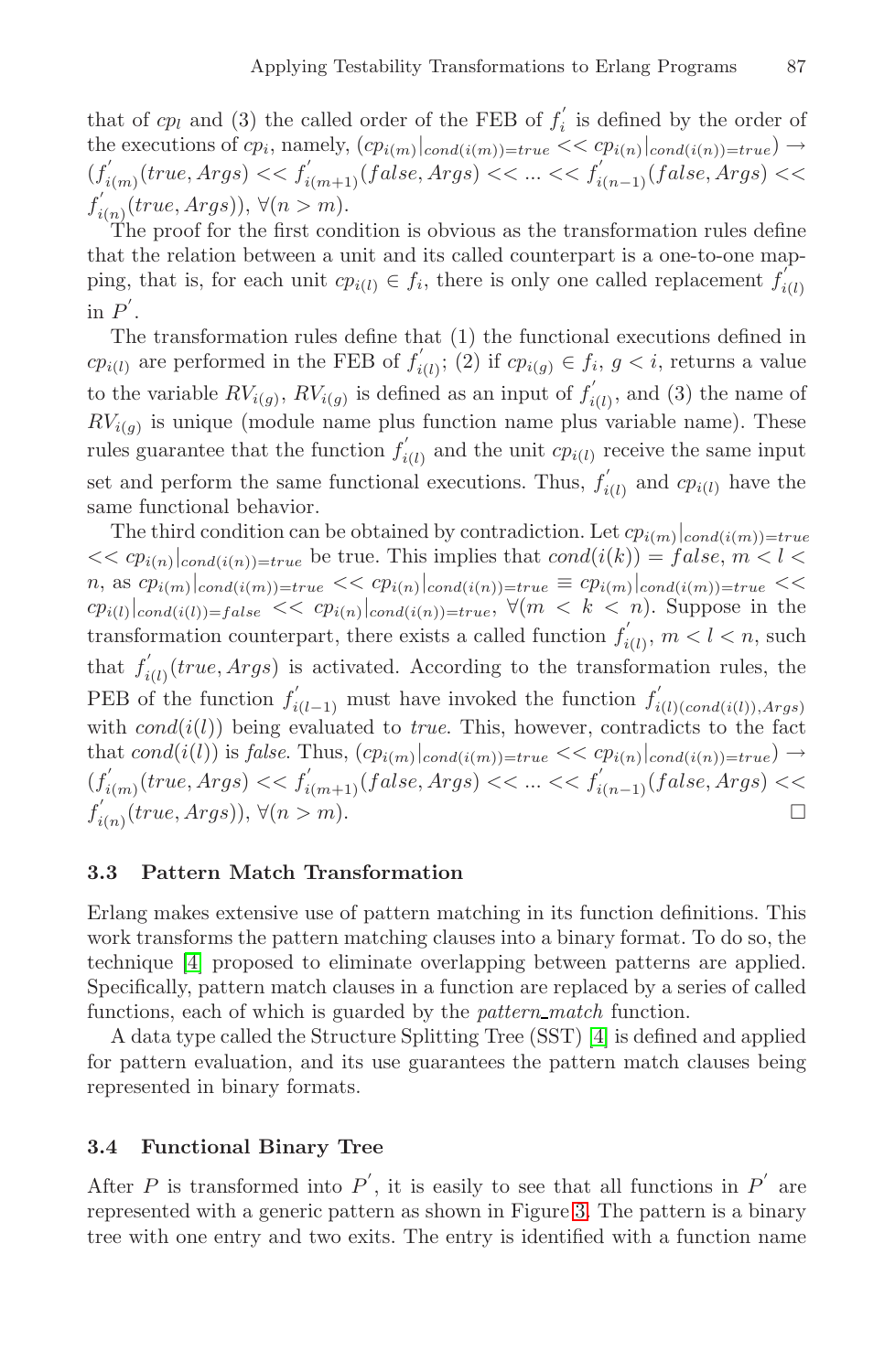<span id="page-7-0"></span>

**Fig. 3.** Generic pattern of the called function

*func name* that takes a list of arguments *Args* as input. Both exits define a tuple {*Next Func, Next Switch, Next Args*} where *Next Func* states the function next to be called; *Next Switch* defines th[e](#page-8-0) guard for *Next Func*, and *Next Args* consists of the argu[men](#page-5-0)ts for *Next Func*. *Switch* is applied to guard the selection of the *true* and the *false* branches. The *true* branch defines both the functional executions and the function to be called next, while the *false* branch only states the next called function. Such a binary tree is defined as a Functional Binary Tree (FBT).

If all called functions in  $P'$  are represented with their FBTs, a Complete Functional Binary Tree (CFBT) can be derived where the nodes that define no *Next Func* constitute the terminals. For example, Figure 4 demonstrates the CFBT of the program shown in Figure 2.

## **4 Str[u](#page-3-0)ctural Testing from Transformation**

This section discusses the test generation for structural coverage from the program transformation.

## **4.1 Test Generation**

As discussed in the Section 3, a program P can be transformed into its BT  $P'$ . Proposition 1 proves that  $P'$  is functionally equivalent to  $P$ . This suggests that, instead of testing  $P$  directly, one can test  $P'$  and use the test results to evaluate the correctness of  $P$ . Any errors detected in  $P'$  imply that the implementation of  $P$  is faulty. The structure of  $P'$  is a binary format and the predicates for controlling the execution of a node are explicitly specified. Deriving data to test an execution branch in  $P'$  should not be a difficult task. Compared to  $P, P'$  is easier to achieve structural coverage.

This section discusses the derivation of tests for  $P'$ . As  $P'$  can be represented by a CFBT, it is easy to see that a test set whose elements traverse and test all nodes in the CFBT will test  $P'$ , and the test achieves complete structural coverage. Thus, the generation of a test set for  $P'$  is achieved by the construction of data that traverse every node in the  $CFBT_{P'}$  and test the corresponding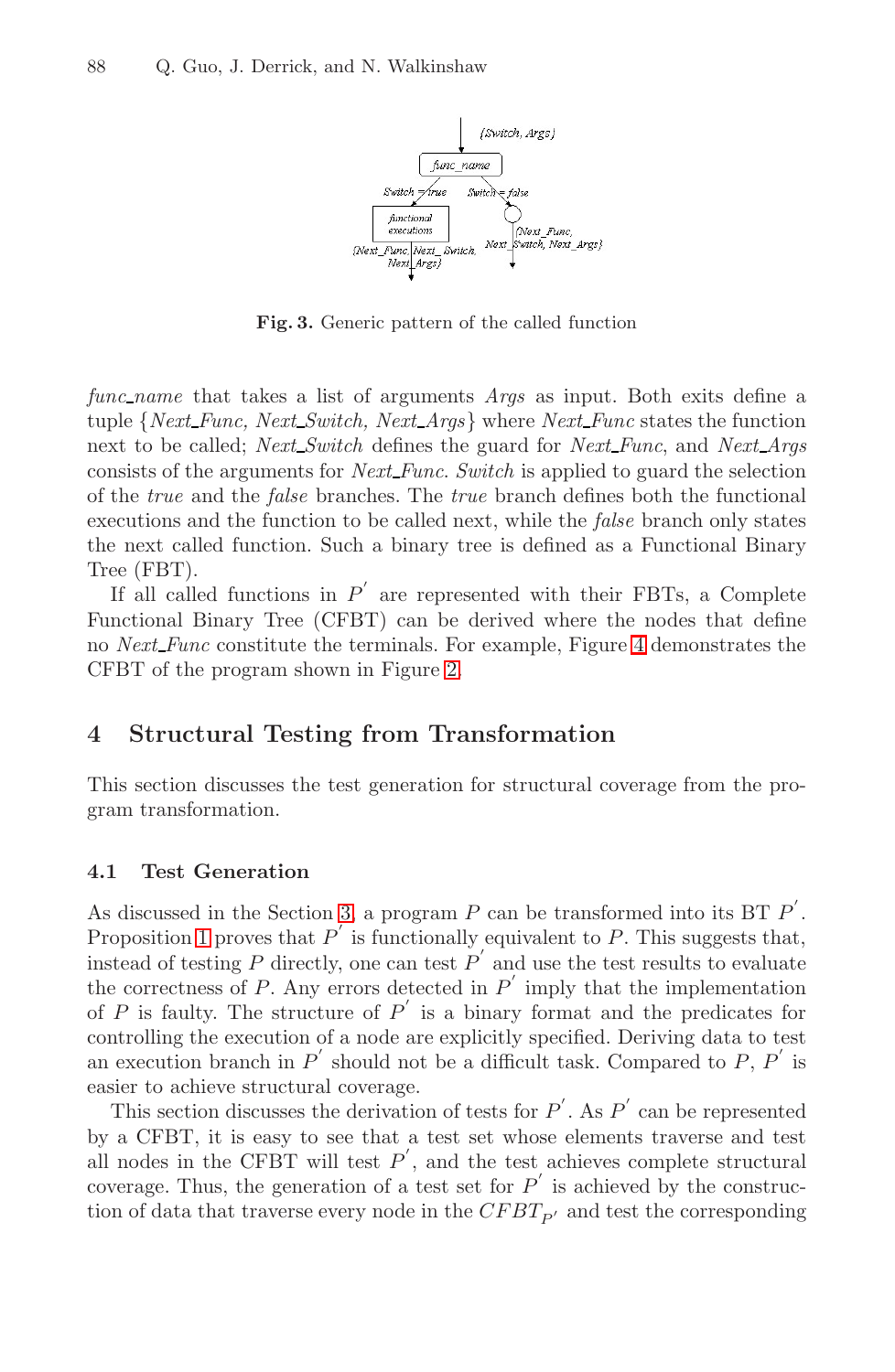

<span id="page-8-0"></span>**Fig. 4.** Complete Functional Binary Tree derived from the program shown in Figure 2

function at least once. As a CFBT is a binary tree, standard techniques for the search of nodes in a tree such as a breadth-first search algorithm [3] or a depth-first search algorithm [3] can be applied.

As an example, a test for the CFBT shown in Figure 4 is defined by constructing a set of data *T S* whose elements traverse and test each node in the graph at least once. To do so, each terminal  $terminal_i \in \{terminal_1, ..., terminal_5\}$ needs to be tested by  $ts_i \subseteq TS$  at least once. Let  $ts_3$  test *terminal*<sub>3</sub>. The test  $ts_3$ is constructed by examining the path between the root node (the entry of the function *idle*) and the terminal *terminal*3. The path between *terminal*<sup>3</sup> and *idle*  $i$ s  $\langle terminal_3, idle\_case3(true), idle\_case2(false), idle\_case1(false), idle\_st\_1,$ *idle*). The function *idle st* 1 can pass  $P_1$  to its successor. The value of  $P_1$  can be either computed from the execution *gen server* : *call*() or preset. The subsection 4.2 discusses the technique on deriving partial testing by presetting the inputs for the functions under evaluation.

Thus, in the test, *P*<sup>1</sup> should receive {*error, already connected*} (either received from the gen server:call() or preset). When the test is applied, the IUT must produce the message *already connected*.

**Proposition 2.** *Given a program P and its binary transformed P*<sup> $\prime$ </sup> *represented* by the complete functional binary tree  $CFBT_{P'}$ , if a test set  $TS$  achieves com*plete structural coverage of P*- *, the elements in T S must traverse all nodes in*  $CFBT_{P'}$  and test the corresponding functions at least once and vice versa.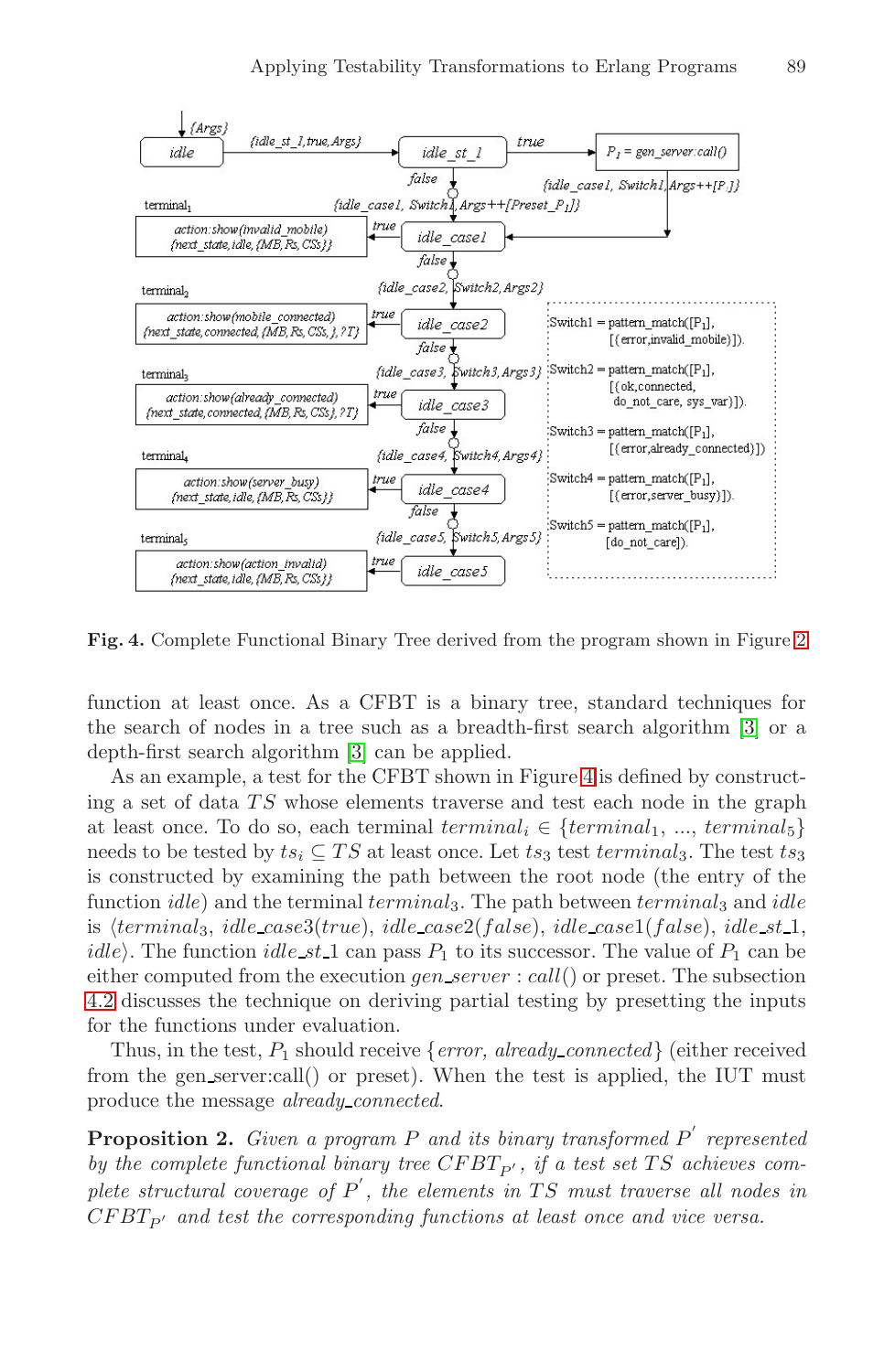<span id="page-9-0"></span>Proof. Let *n* be the number of functions in  $P'$  and  $N_i$  be the node that stands for the function  $f_i' \in P'$  in the  $CFBT_{P'}$ . Suppose a test set *TS* has achieved complete structural coverage of  $P'$ , there must exist a subset  $ts_i \subseteq TS$  such that  $ts_i$  tests the function  $f'_i \in P'$ , which implies that the function  $f'_i$  is executed by  $ts_i$  at least once. This is equivalent to that  $ts_i$  traverses the node  $N_i$  in the  $CFBT_{P'}$  at least once. Similarly, if a set of data  $ts_i$  traverses the node  $N_i$  in  $CFBT_{P'}$ , it should execute and test the function defined in  $N_i$  once. The union of all such sets of data constitutes a test set  $TS, TS = ts_1 \cup ... \cup ts_n$ , that achieves complete structural coverage for *P*- . The contract of the contract of  $\Box$  $\Box$ 

#### **4.2 Improving Test Controllability and Observability**

Once faults are detected, tests need to be constructed to isolate these faults. The process of identifying the locations of faults is called *debugging*. The debugging process defines a number of tests, each of which executes a set of designated functions whose outputs should exhibit the properties defined by the design. A test in the debugging process is called a *partial test*. By [ob](#page-3-0)serving the results of all partial tests, the faults are expected to be isolated.

The effectiveness of the debugging proces[s is](#page-10-1) primitively determined by two factors - the *test controllability* and the *test observability*. The *test controllability* determines whether it is always possible to derive a partial test, while the *test observability* determines whether it is always possible to observe the outputs when the test is executed.

This work shows that, by applying the program transformation, the test controllab[ilit](#page-10-1)y and the observability are improved. As discussed in the section 3, in the transformation program  $P'$ , all functions are represented by the BFTs. If  $f_i' \in P'$  is further modified into the format as shown in Figure 5, the function under test is then assigned with two running modes, the *normal* mode and the *debugging* mode. In the debugging mode, a debugging framework is associated. The debugging framework is used to track the values of the variables under evaluation, or bypass the functional execution of  $f_i'$  by presetting its *switch* to *false*.

For example, in Figure 5, if  $f_i$  is previously set to the debugging mode, the results of all internal computations  $RS_1$ , ...,  $RS_i$  will be posted to the debugging framework for comparison. Before  $f'_{i+1}$  is called, the values of the inputs *Switch*, *Arg*1, ..., *Arg<sup>k</sup>* will be sent to the debugging framework. The debugging framework returns a tuple {*NextMode*, *DSwitch*, [*DArg*1, ..., *DArgk*]} where *NextMode* specifies the running mode of  $f'_{i+1}$ ;  $DArg_1$ ,..., $DArg_k$  consists of the inputs for  $f'_{i+1}$  with  $DArg_l$ ,  $1 \leq l \leq k$ , being preset;  $DSwith$  saves the value of *switch*. If *DSwith* is set to *false*, the evaluation of  $f'_{i+1}$  is bypassed and the testing moves on to  $f'_{i+2}$ .

Thus, the configuration of the debugging process can be modelled as shown in Figure 6. Each function  $f_i'$  either takes input values computed from  $f_{i-1}'$  or preset by the debugging framework. The functional executions of  $f_i'$  can be controlled by presetting the value for *switch*. If *switch* is preset to *false*, the functional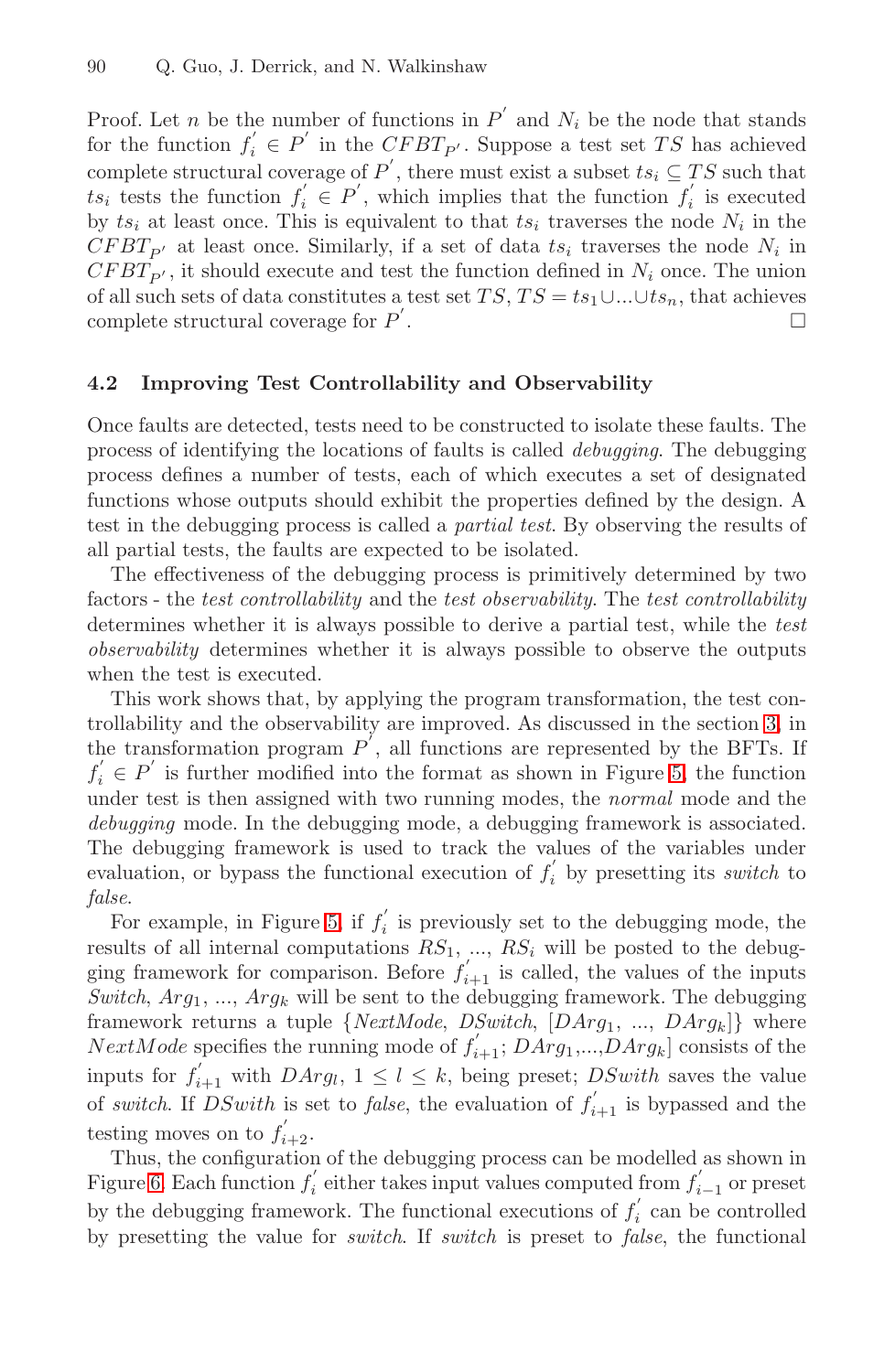$f'_{i}$ (Switch,[ $Arg_1$ ,..., $Arg_k$ ],Mode)→  $RS_1 =$  functional execution  $1([Arg_1,...,Arg_k]),$ ...  $RS_n =$  functional execution  $n([Arg_1,...,Arg_k]),$ case Mode of normal→ nothing; debugging $\rightarrow$  RS={func<sub>*i*</sub>,[{'RS<sub>1</sub>',RS<sub>1</sub>},...,{'RS<sub>n</sub>',RS<sub>n</sub>}]}, debug panel:setting(RS) end, Switch = pattern\_match( $[Arg_1, ..., Arg_k]$ , [pattern defined for  $f'_{i+1}$ ]),  ${\text{NextMode},\text{DSwitch},[DArg_1, DArg_k]} =$ 

debug panel:setting(func*i*+1,[{'Switch',Switch},{'*Arg*1',*Arg*1},...,{'*Argk*',*Argk*}])  $f'_{i+1}$ (DSwitch,[*DArg*<sub>1</sub>,...,*DArg*<sub>*k*</sub>],NextMode).

<span id="page-10-1"></span>**Fig. 5.** The generic debugging pattern of a function



**Fig. 6.** Debugging framework

execution of  $f_i$  is bypassed; otherwise,  $f_i$  will be functionally evaluated. When  $f'_{i}$  is running on the debugging mode, all computational results performed within the function can be externally observed.

By using the debugging framework to control the values of the inputs for a function under test, the test controllability is improved and, by opening the observation windows in the debugging framework, tracking the changes of the variables under evaluation is possible, which helps to improve the test observability.

# <span id="page-10-0"></span>**5 A Case Study**

A case study is used to evaluate the proposed model. The case study simulates a telecommunication system.

## **5.1 System Infrastructure**

The telecoms uses a client-server structure, and comprises of a database server (DBS) that maintains all client's data and a number of functional servers to process clients' requests. An FS has a capacity that defines the maximum number of mobiles to be connected.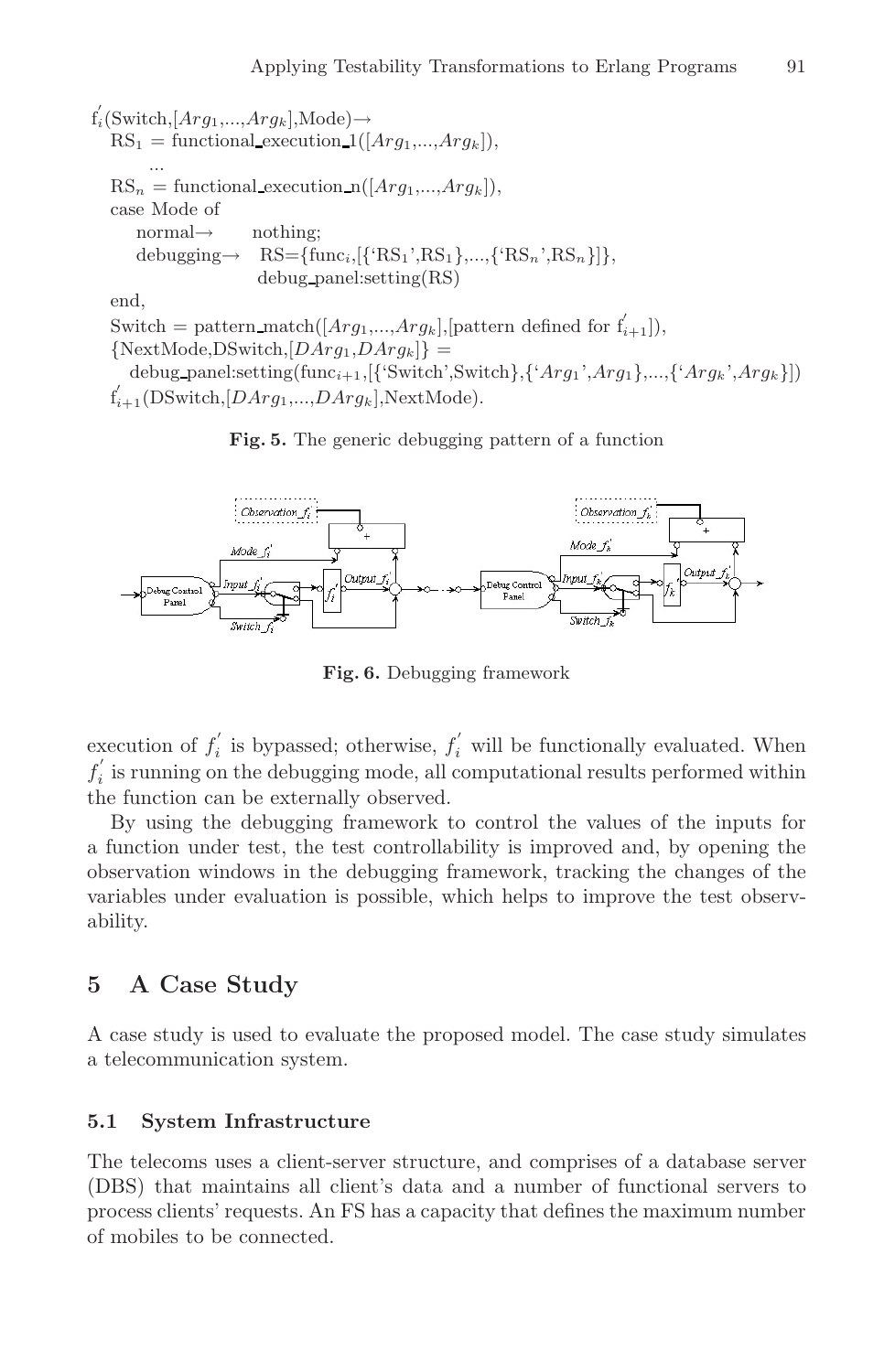<span id="page-11-0"></span>

**Fig. 7.** Client behaviour modelled as an FSM

A client can com[mu](#page-11-0)nicate with any FSs and perform some functional operations such as *calling* and *top-up*. Each client has an account maintained in the DBS, and in order to make a phone call, a client needs to top-up enough money in its account. Before performing any functional operations, a client needs to connect to an FS. A client can only be connected to one FS, and if a client has connected to an FS and tries to connect to another FS, the request will be denied.

The behavior of a client (mobile) is modelled as a finite state machine (FSM), and the initial design is shown in Figure 7. There are four states: *idle*, *connected*, *calling* and *top up*, where initially, the system is set to the *idle* state.

The FSM defines the behavior of a number of operations: *connecting*, *disconnecting*, *calling*, *terminating*, *top up* and *cancelling*. Before performing any operations, a client FSM needs to connect to an FS through sending the *connecting* request.

A client FSM has a timing restriction applicable when in states *connected* or *top up*. Specifically, when the FSM is directed to the state *connected* or *top up*, a timer will be instantiated which enables the timing process. If, within the predefined time period, no action is performed by the client, a *timeout* event will be generated and sent to the FS. By receiving *timeout* event, the FS cuts off the connection and releases the resource from its user list. The FSM is then reset to the state *idle*.

## **5.2 Erlang Implementation**

Erlang is used to implement the telecoms system, making use of the OTP design patterns as is common practice. The FS is implemented using the Erlang/OTP *gen server* module. A generic server is implemented by providing a *callback*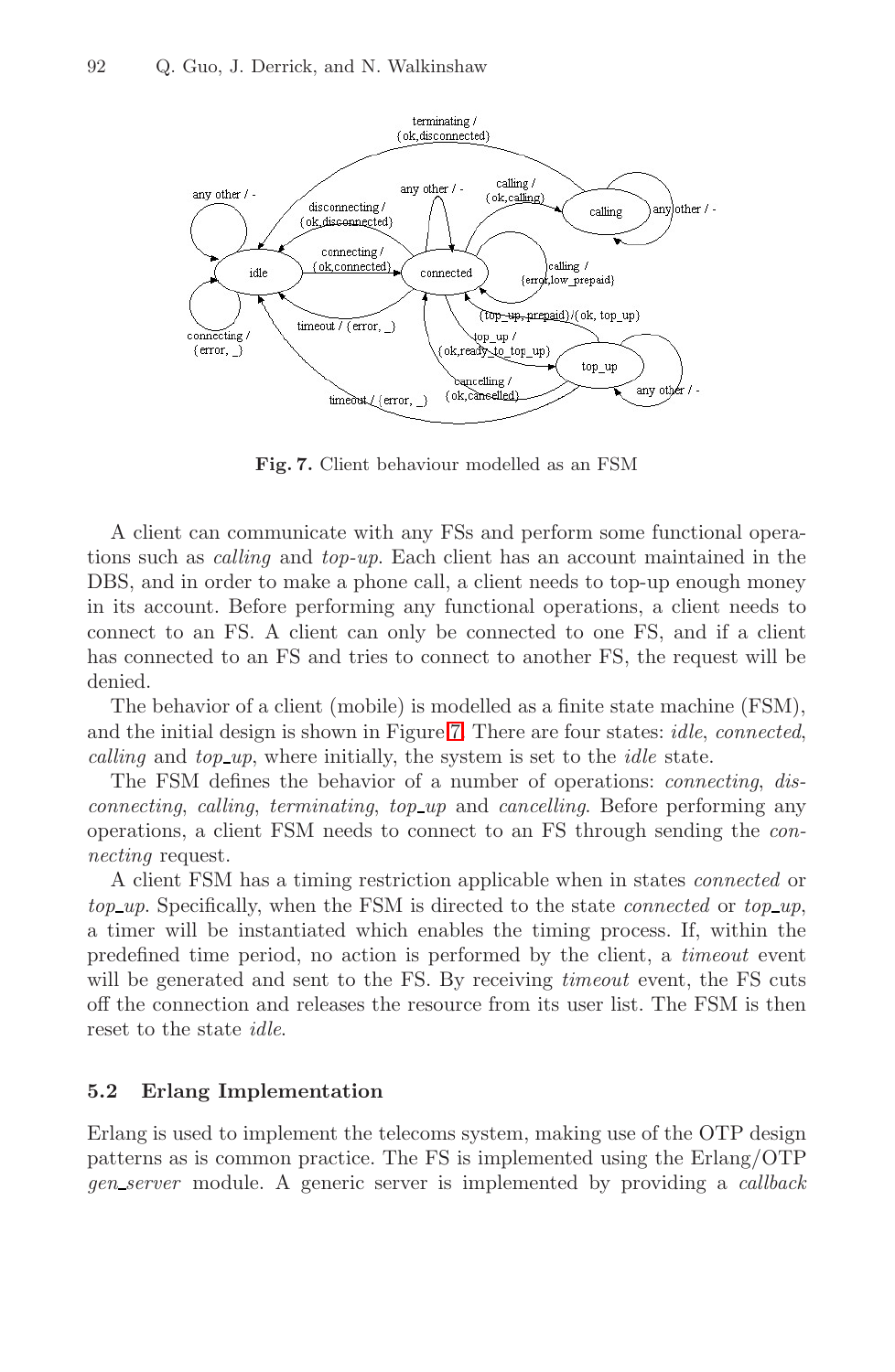*module* where (*callback*) functions are defined specifying the concrete actions of the server such as server state handling and response to messages.

The client behavior is realized using the OTP *gen fsm* module. In accordance with the design, four state functions are defined: *idle*, *connected*, *calling* and *top up*. The state function *idle* shown in Figure 1 initiates a *connecting* request to an FS.

The state function *connected* evaluates the requests for the consequent actions. For example, if *calling* is requested, the function will call the FS to check if the client has saved enough money to make a call. The reply {*ok,calling*} enables the client's calling request, which moves the FSM to the state *calling*.

| $connected(timeout, \{M, SVR, SVRList\}) \rightarrow$   | display(client, calling),                   |
|---------------------------------------------------------|---------------------------------------------|
| gen_server:call(SVR, ${recust, timeout, M}$ ),          | $\{next\_state, calling,$                   |
| display(M,timeout),                                     | ${M, SVR, SVRList}$ :                       |
| $\{next-state, idle, {M, nil, SVRList}\};$              | $\{\text{error, low, prepaid}\}\rightarrow$ |
| $connected([Act, SVR], {M, SVR}, SVRList]) \rightarrow$ | $display(low\_prepaid),$                    |
| case $Act = t$ erminating of                            | {next_state,connected,                      |
| true $\rightarrow$                                      | ${M, SVR, SVRList}, 20000};$                |
| display(action, invalid),                               | $\{ok, ready\ to\ top\ up\} \rightarrow$    |
| {next_state,connected,                                  | $display(ready_to-topup),$                  |
| ${M, SVR, SVRList}, 20000};$                            | $\{next\_state, top-up,$                    |
| false $\rightarrow$                                     | ${M, SVR, SVRList}, 20000};$                |
| $F = gen\_server:call(SVR, \{request, Act, M\})$ :      | $\_\text{Other}\rightarrow$                 |
| case F of                                               | display(action, invalid),                   |
| $\{\text{ok,disconnected}\}\rightarrow$                 | {next_state,connected,                      |
| display(disconnected),                                  | ${M, SVR, SVRList}, 20000}$                 |
| {next state, idle,                                      | end                                         |
| ${M, SVR, SVRList}$ ;                                   | : end.                                      |
| $\{ok, calling\} \rightarrow$                           |                                             |
|                                                         |                                             |

The state function *calling* enables the calling process and when the FSM is in the state *calling*, only the *terminating* action can stop the process. This prevents the calling from being disrupted by any unintended actions.

| $\text{calling}([Act, SVR], \{M, SVR, SVRList\}) \rightarrow$ | $\ddot{\phantom{0}}$ : | ${M, nil, SVRList}$ ;     |
|---------------------------------------------------------------|------------------------|---------------------------|
| case Act of                                                   |                        | false $\rightarrow$       |
| terminating $\rightarrow$                                     |                        | display(server, invalid), |
| gen_server:call( $SVR$ , {request, Act, M}),:                 |                        | {next_state,calling,      |
| display(call, terminating),                                   |                        | ${M, SVR, SVRList}$       |
| {next state, idle,                                            |                        | : end.                    |

When being in the state *connected*, the client can ask to top up its account by sending the *top up* request to the FS. If {*ok,ready to top up*} is replied, the top up process is enabled, and the FSM moves to the state  $top\_up$ . An action will trigger the state function *top up* to either start the transaction by {*top up, Prepaid*} operation (*Prepaid* is the amount of money the client is about to transfer), or cancel the process by sending the *cancelling* request.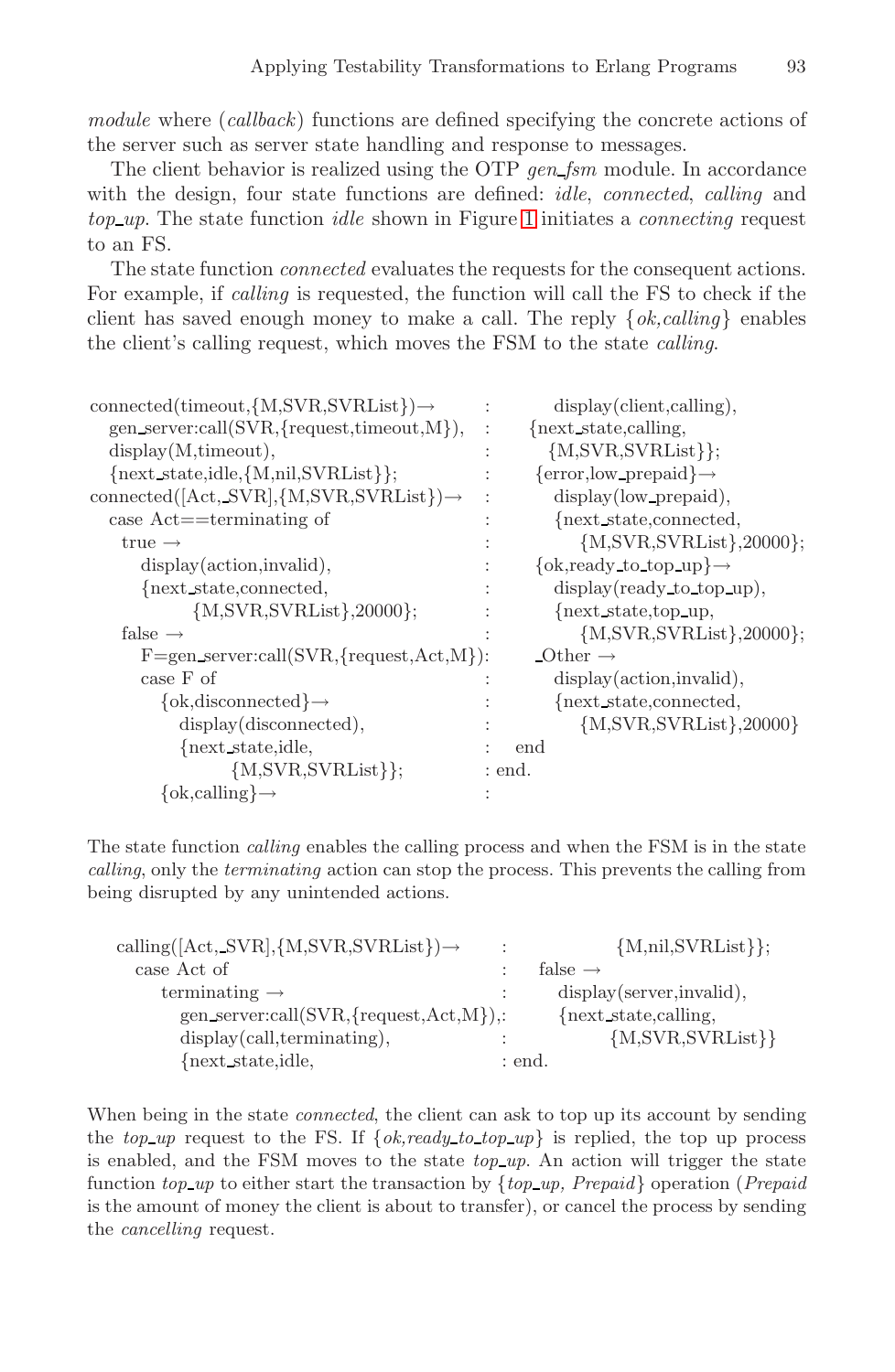| top_up(timeout, ${MB, RS, CSs}$ ) $\rightarrow$                             |                | ${MB, RS, CSs}, 20000};$           |
|-----------------------------------------------------------------------------|----------------|------------------------------------|
| gen server:call(RS, {request, timeout, MB}),: {ok, cancelled} $\rightarrow$ |                |                                    |
| action:show(timeout),                                                       |                | $action: show(top_up, cancelled),$ |
| $\{next\_state, idle, {MB, nil, CSs}\};$                                    |                | {next_state,connected,             |
| $top-up(AT, {MB, RS, CSs}) \rightarrow$                                     |                | ${MB, RS, CSs}, 20000};$           |
| $P_3 = gen server:call(RS, \{request, AT, MB\}) : Other \rightarrow$        |                |                                    |
| case $P_3$ of                                                               |                | action:show(action_invalid),       |
| $\{ok, top, up\} \rightarrow$                                               |                | {next state, top_up,               |
| action: show(top, up, completes),                                           | $\ddot{\cdot}$ | ${MB, RS, CSs}, 20000$             |
| {next_state,connected,                                                      |                | : end.                             |

When the FSM moves to the state *connected* and *top up*, a timer is initiated. The timer is set to 20,000ms. If within the time period, no action is performed, a *timeout* event will be generated and sent to the FS. The FSM is reset to the state *idle*. A function *command* is defined to s[imu](#page-9-0)late the receiving of external actions. It calls *gen s[er](#page-5-0)ver:send event* to triggers the state functions.

#### **5.3 Test Design**

The implementation is tested by applying the proposed testing scheme. The programs of the FS and the client are transformed into the BT formats. The corresponding CFBTs are constructed for test generation. The BT programs are further modified into the debugging mode as discussed in the subsection 4.2. For example, the function *idle\_st\_1* shown in Figure 2 is modified to the debugging mode:

idle\_st\_1(true, $[AT, MB, RS, CSs, P_1], Mode$ )  $\rightarrow$  $P_1 = \text{gen\_server:call(hd(CSs),\{request,AT,MB\})}$ case Mode of debugging  $\rightarrow$  debug panel: posting ({{idle st\_1,true}, [{ ${}^{P_1}, P_1$ }]}); running→ nothing end,  $\{NextMode,DSwitch, DAT, DMB, DRS, DCSs, DP_1\}$  = debug panel:setting({idle case1, [{'Mode',debugging},  ${\text{``Switch',pattern\_match([P_1],[ferror, invalid\_mobile'])}}$  $\{'AT', AT\}, \{'MB', MB\}, \{'RS', RS\}, \{'CSS',CSs\}, \{'P_1', P_1\}]\},$ idle case1(DSwitch,[DAT,DMB,DRS,DCSs,DP1],NextMode); idle st 1(false,[AT,MB,RS,CSs, P1],Mode)→  $\{NextMode,DSwitch, DAT, DMB,DRS,DCSS, DP<sub>1</sub>\}$ debug panel:setting({idle case1, [{'Mode',debugging},  ${\text{'Switch',pattern\_match([P_1],[{error, invalid\_mobile}])}}$  $\{ 'AT', AT\}, \{ 'MB', MB\}, \{ 'RS', RS\}, \{ 'CSS', CSS\}, \{ 'P_1', P_1\}]\},$ idle case1(DSwitch,[DAT,DMB,DRS,DCSs,DP1],NextMode).

To derive a partial test to check a particular system property, one needs to identify the set of designated functions from the CFBT and preset the inputs for each function by using the debugging framework. For example, to test "*A client is the state idle and sends the connecting request to the FS svr 1. When* {*ok,connected, CalledFS,svr 1*} *is replied, the connection is set up*". The set of functions is identified from the CFBT (Figure 4) as [*idle st 1, idle case1, idle case2*]. The settings for the the corresponding functions are:  $[\{idle\_st\_1, [\ ]\}, \{idle\_case1, [\{'Switch', false\}, \{idle\_case2, [\{'P_1', \{ok, \ ]\}}\}$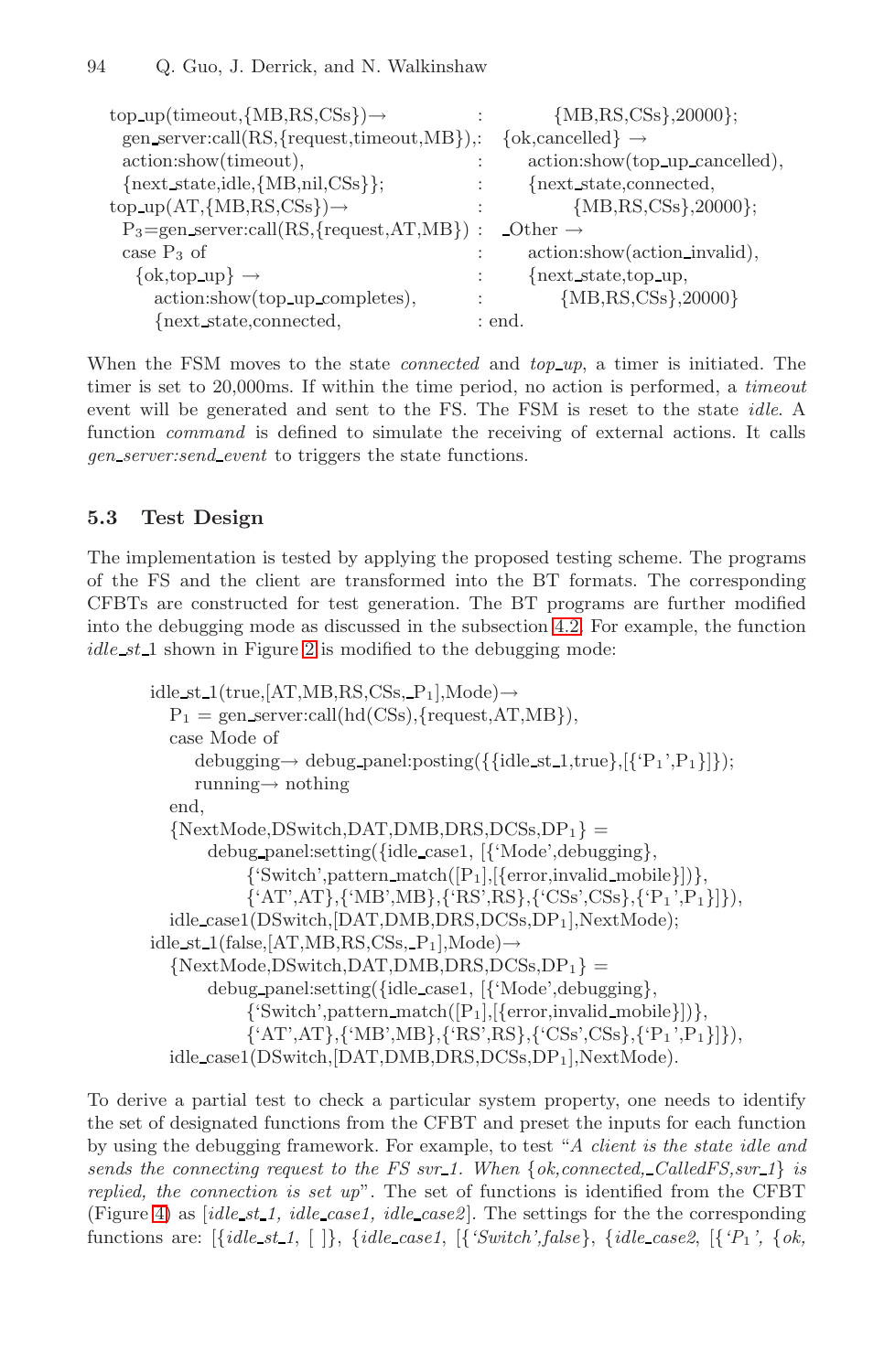<span id="page-14-0"></span>*connected,*  $\text{Calculate } F S, \text{ sur } \{1\} \}$ ]. The debugging framework presets  $P_1$  to  $\{ok, \text{ con-} \}$ *nected, CalledFS, svr 1*} and bypasses the functional executions of *idle case1*. For each function, the default running mode is *debugging*. The function *idle\_st\_1* will post the result of  $P_1$  to the debugging framework for comparison before the executions are completed.

After the inputs being applied, the program should produce the message *mobile connected*; otherwise, the implementation on such a property is faulty.

# **6 Conclusions and Future Work**

Erlang is becoming an increasingly popular language, because it provides a sophisticated platform for the rapid development of concurrent and distributed applications. These often play a business-critical role, which makes testing [a](#page-15-2) crucial component of the Erlang development process. So far, the majority of testing techniques and tools that have been developed for Erlang have focussed on functional testing. Tools such as QuickCheck [2] have become popular because they can rapidely test the system during development.

So far there has been no established technique for the structural testing of Erlang programs. Achieving targets such as branch-coverage has always depended on the ability of a developer to manually identify the necessary sets of test inputs. This paper has presented a technique to automate this process by applying a testability transformation [6].

The basic technique transforms an Erlang IUT into a functionally equivalent counterpart where each atomic function is represented by a binary format called the Functional Binary Tree. These functions are then aggregated into a complete tree (the Complete Functional Binary Tree). An important attribute of the tree is that every predicate that is required to reach any part of the tree is made explicit. The set of tests required to exercise the entire program simply correspond to those tests that are required to explore the entire tree.

A debugging framework is presented to facilitate the observation and manipulation of internal program variables as it is executed. As a function is executed, it provides the ability to track variable values. The execution of specific functions can be bypassed, and the input parameters to functions can be altered via the framework. This is particularly valuable for homing in on faulty areas in the source code.

A small telecoms case study has been presented to illustrat[e](#page-15-3) [a](#page-15-3)nd evaluate the proposed model. By applying the proposed testing scheme, the components in the implementation were transformed into binary formats and then modified into the debugging mode. The CFBT was then constructed to derive the tests.

There still remains much to be done. Future work will apply the techniques here to larger industrial examples. When deriving a partial test to check a particular system property, the proposed model manually checks the CFBT to identify the set of functions. This on occasion can be very time consuming, and it is of interests if one can express the system properties with a formal language such as temporal logic [8], and use the formal expression as a guide to automatically identify the set of functions. This, however, remains a topic for the future work.

### **Acknowledgements**

This work was funded by the FP7 project *ProTest*, number 215868: www.protestproject.eu. We're grateful to its academic and industrial members for input to this work and suggestions to improve the process.